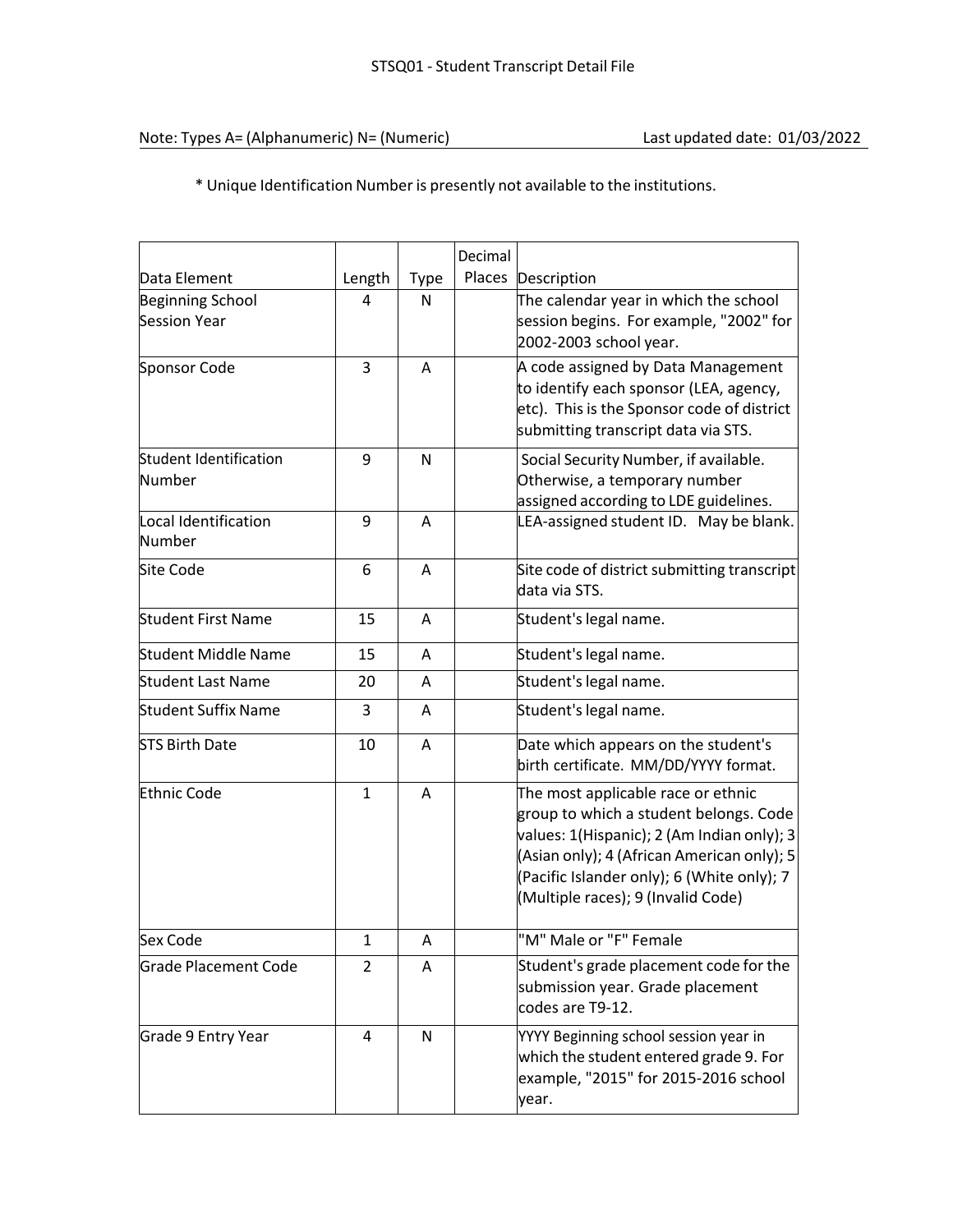| <b>STS Graduation Date</b>                     | 10            | A |                | Date on which the student's graduation<br>took or will take place. This date<br>signifies all graduation requirements are<br>met. MM/DD/YYYY format.                |
|------------------------------------------------|---------------|---|----------------|---------------------------------------------------------------------------------------------------------------------------------------------------------------------|
| Career Option Code                             | 3             | A |                | Code that identifies the career option of<br>a student and corresponds to the Area<br>of Concentration or Jumpstart Pathway<br>Category Set Number.                 |
| <b>ACT Site Code</b>                           | 6             | A |                | Site code assigned by ACT for the<br>Sponsor submitting transcript data via<br>STS. (obtained from Sponsor Site)                                                    |
| Last Update Date                               | 10            | N |                | MM/DD/YYYY date format of last date of<br>a change to the student's Transcript<br>data or STS Student data.                                                         |
| Course Beginning<br><b>School Session Year</b> | 4             | N |                | Beginning School Session Year in which<br>the course was taken. For example,<br>"2012" for 2012-2013 school year.                                                   |
| Course Code                                    | 6             | A |                | Valid Course Code of the course in<br>which the student was enrolled.                                                                                               |
| Course Part Number                             | 1             | A |                | Distinguishes first half of course from<br>second half of course in which student<br>was enrolled. Required for LEAs that<br>report 1.0 unit courses as two .5 unit |
| Semester Code                                  | $\mathcal{P}$ | Α |                | Semester Code of the semester in which<br>the student was enrolled in the course.<br>(B1, B2, B3, B4, S1, S2, Z1, Z2, Z3, Y1)                                       |
| Letter Grade Code                              | $\mathbf{1}$  | Α |                | Letter Grade assigned to a student for a<br>course. A, B, C, D, F, P (Passed), or E<br>(Exempted).                                                                  |
| <b>Credit Attempted Count</b>                  | 3             | N | 2              | Credit attempted by the student for the<br>course. For example, 50, 1.00, etc.                                                                                      |
| <b>Credit Earned Count</b>                     | 3             | N | $\overline{2}$ | Credit earned by the student for the<br>course. For example, 0.00, 0.50, 1.00,<br>etc.                                                                              |
| <b>Grade Point Maximum</b><br>Count            | 3             | N | $\overline{2}$ | Maximum grade points that can be<br>earned for the course/class. (4.0, 5.0,<br>etc.)                                                                                |
| Quality Points Awarded<br>Count                | 3             | N | $\overline{2}$ | The amount of quality points awarded<br>for the letter grade given for the course.                                                                                  |